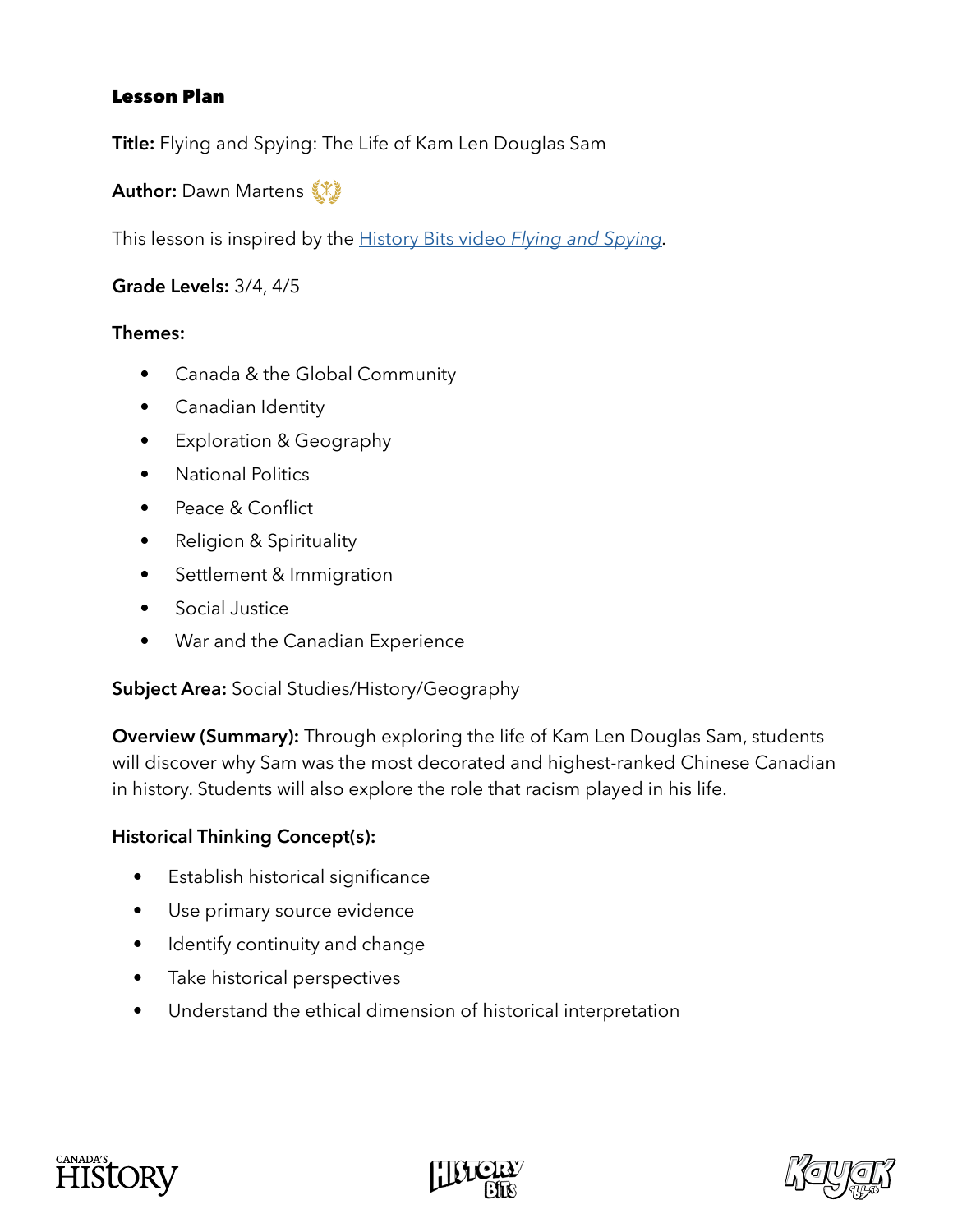## **Learning Outcomes**

#### *Students will:*

- Inquire: using pictorial and written data, students will explore material related Kam Len Douglas Sam
- Collect: collect historical data from articles and pictures and draw conclusions by reflecting upon the historical perspectives presented in this data
- Analyze: using written and pictorial data, students will gather information about Kam Len Douglas Sam and analyze the immediate and long-lasting historical significance of his life experiences
- Understand: demonstrate an understanding of the historical significance of Kam Len Douglas Sam
- Communicate and Apply: summarize the significance Kam Len Douglas Sam's life and relate it to the experience of other Canadians

## **Background Information**

The following links can be shared with students after the initial kick-off lesson plan activities have been explored:

- [Kam Len Douglas "Doug" Sam](https://www.warmuseum.ca/s3/supplyline/assets/swwteacherresources/personalstories/T3.3.3-PS-Eng-Sam.pdf) (Canadian War Museum)
- [Douglas Sam](https://www.ccmms.ca/veteran-stories/air-force/douglas-sam/) (The Chinese Canadian Military Museum Society)

## **Starting Prompts**

As students enter the room, make available the image of Kam Len Douglas Sam (see last page of PDF) for students, either on a classroom screen, individual devices, or hard copy pictures.

Ask the students to tell you everything they observe from the photo. If the observations do not come spontaneously, try these questions:

- Who do you think he is?
- What do you think he does?
- When and where do you think the photo is taken?
- Who do you think is taking the photo?
- Why was the photo taken?
- What details can you pick out in this photo?





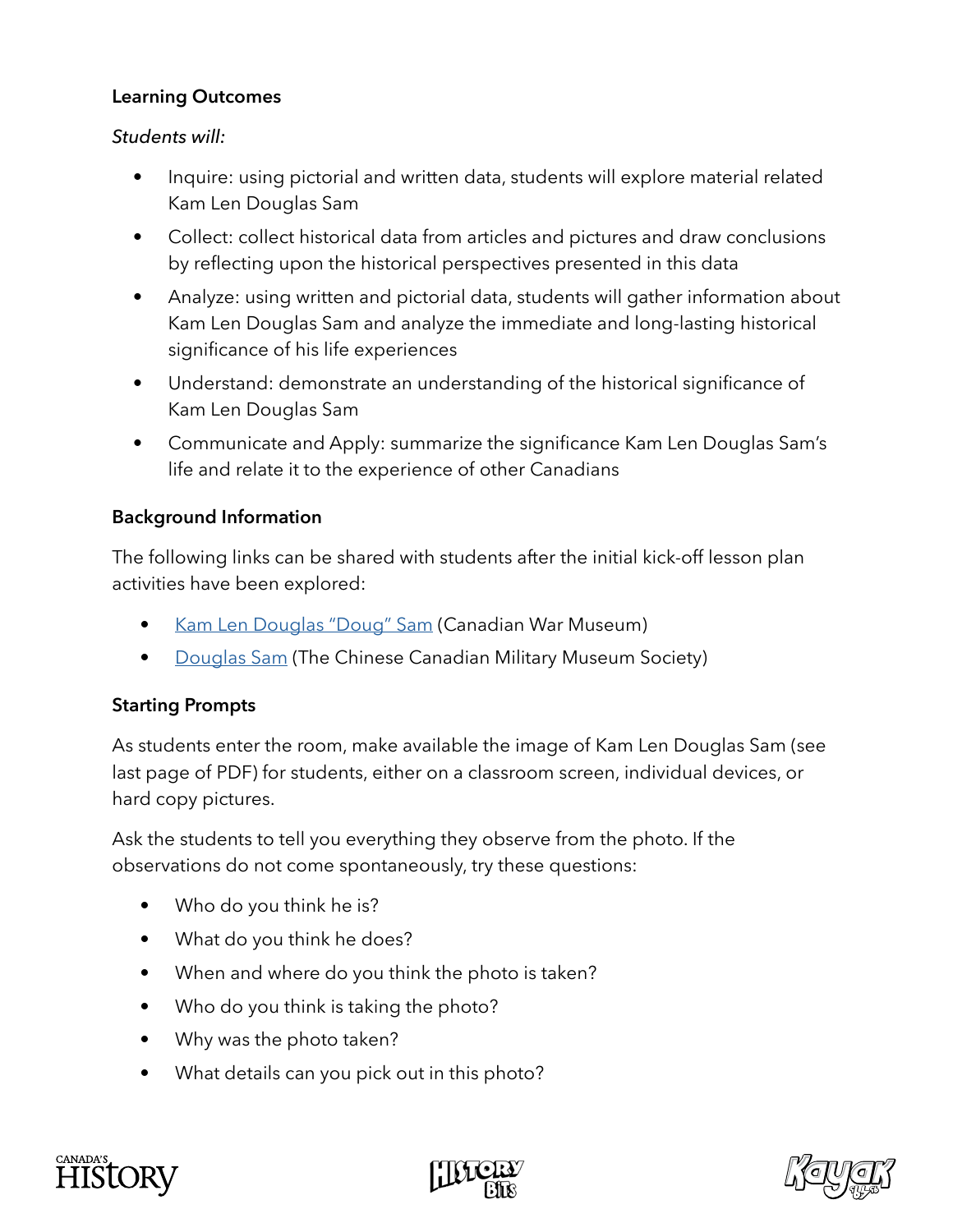After this brainstorming session, reveal the details about the man in the photograph by accessing the Background Information (see above).

Ask the students what assumptions they made about the man in the photograph. (Assumption: something that you accept as true without question or proof, Cambridge Dictionary)

Did they think he was Canadian? Why or why not?

Tell your students that if they assumed that he was not Canadian, they are not the first people to think this.

# **Lesson Activity**

Show the [History Bits video](https://www.canadashistory.ca/explore/military-war/flying-and-spying) *Flying and Spying*.

For younger grades (3/4): Pick four dates mentioned in the "Flying and Spying" video. Have students fold a piece of paper to create four squares. In each section, write a date at the top, then instruct students to illustrate this date in Kam Len Douglas Sam's life.

For older grades (5/6): Using the **Establish Historical Thinking template** from The Historical Thinking Project, have students work in pairs or individually on the historical significance of Kam Len Douglas Sam's life.

For all grades: As a closing whole class discussion, refer to the first scene in the *Kayak*  video of the Royal Canadian Air Force Office in Victoria, BC, in 1941. Ask: why do you think Sam was rejected by the Air Force? Ask students if they have ever been rejected for something based upon their appearance. Do students think there are other cases in Canadian history where Canadians were judged based upon their ethnicity? Chart these thoughts as a whole class or individually.

## **Materials/Resources:**

- Electronic devices, chart paper, markers
- [History Bits video](https://www.canadashistory.ca/explore/military-war/flying-and-spying) *Flying and Spying*
- Establish Historical Thinking template
- [Kam Len Douglas "Doug" Sam](https://www.warmuseum.ca/s3/supplyline/assets/swwteacherresources/personalstories/T3.3.3-PS-Eng-Sam.pdf) (Canadian War Museum)
- [Douglas Sam](https://www.ccmms.ca/veteran-stories/air-force/douglas-sam/) (The Chinese Canadian Military Museum Society)
- [Chinese Canadian History](https://www.ccmms.ca/chinese-canadian-history/) (The Chinese Canadian Military Museum Society)





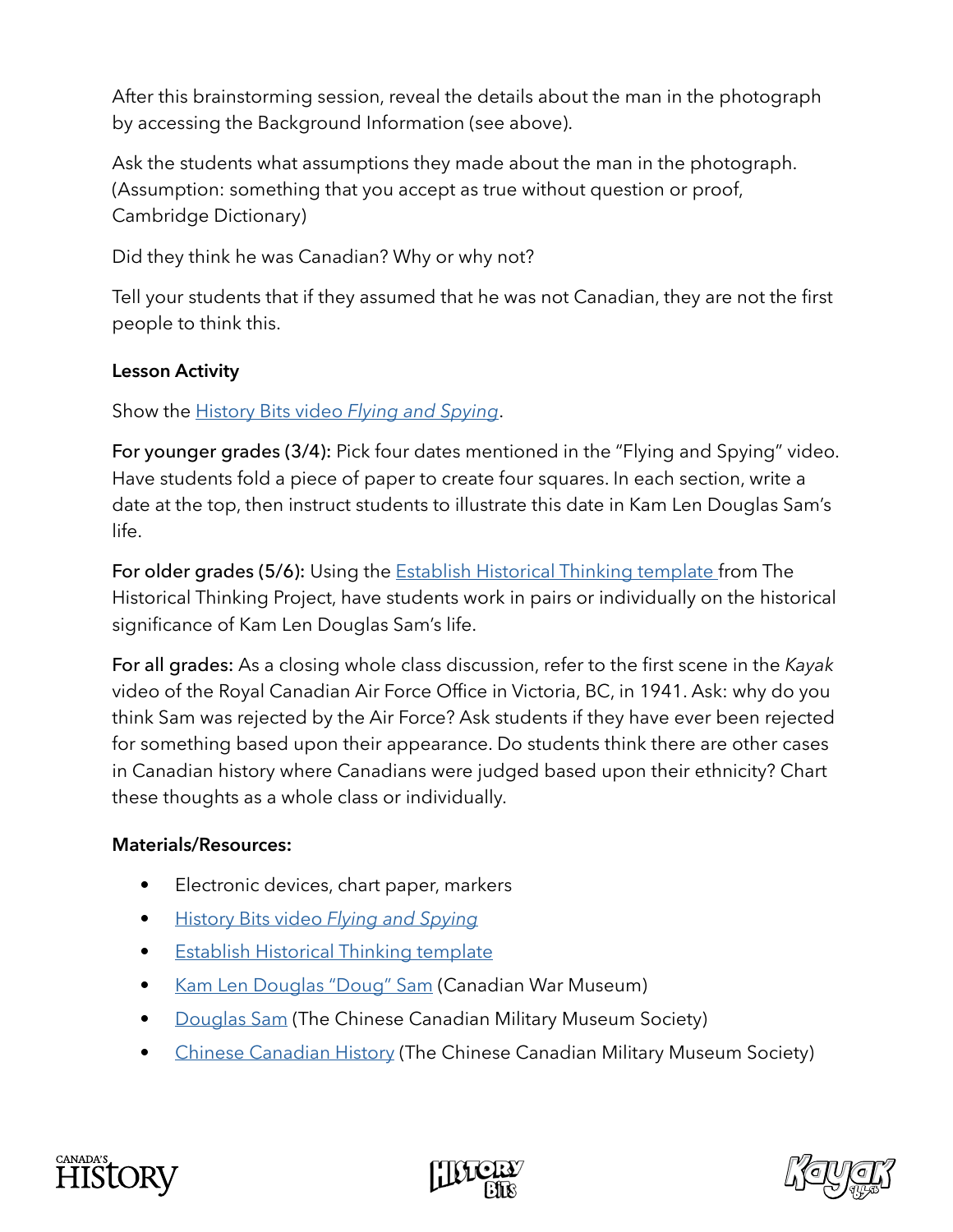#### **Extension Activities**

- For older grades, look at [Chinese Canadians of Force 136](https://www.thecanadianencyclopedia.ca/en/article/chinese-canadians-of-force-136). The video "Force 136: Chinese Canadian Heroes" is very informative, but suitable for older viewers due to the sensitive nature of some content. At the end of this video, Catherine Clement of the Chinese Canadian Military Museum says: "The Chinese had a double victory." Have students research why this quote is applicable to Chinese Canadians.
- Learn more about the [history of Chinese Canadians in military service.](https://www.veterans.gc.ca/eng/remembrance/people-and-stories/chinese-canadians)
- Access the [University of British Columbia's Open Library](https://open.library.ubc.ca/collections/chinesecanadianstories/ccmms/items/1.0367149). What do students learn about Kam Len Douglas Sam with this primary source? What is a primary source? (Primary source: original materials in different formats such as letters, diaries, photographs, artefacts, etc.). See if students can find another primary source related to Sam on this site.
- Once declared missing in action, Sam was able to do espionage work in Europe. What do students think are the characteristics of a good spy? Why was Sam valuable to the Allies' cause? Have students list characteristics that they think would make a good spy. Research other Canadian spies in WWII.
- Using a comic book template, have students create their own comic book of Sam's life.
- In the video, Sam's grandmother burns joss sticks. Have students research what these are and why she would use them. Are there any other Chinese traditions that can be explored? Are there other students in the class that have traditions that are part of their ethnicity? Research different traditions celebrated by different groups in Canada.
- Read ["The Many Wars of Doug Sam](https://www.canadashistory.ca/explore/military-war/the-many-wars-of-doug-sam)," an article written by Sam's son, Trevor Sam, for *Canada's History* magazine.